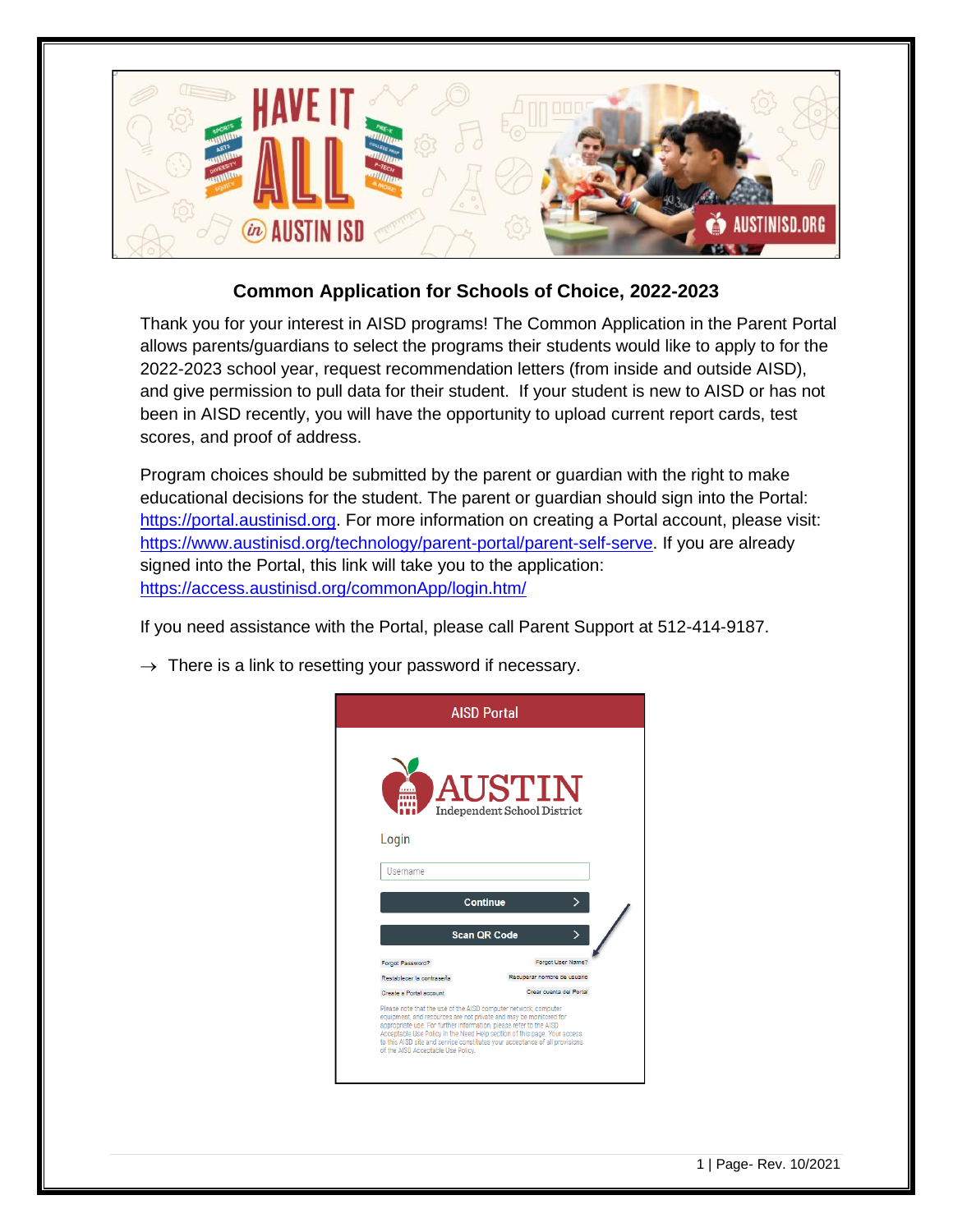$\rightarrow$  Once in the Portal, search for the Common Application for Schools of Choice:

| <b>III</b> Applications<br>$\checkmark$ | common                                                             |  |
|-----------------------------------------|--------------------------------------------------------------------|--|
| <b>My Applications</b>                  | Applications (3)                                                   |  |
| 言冊                                      | AISD Access<br><b>Common Application for Schools c</b><br>Apps     |  |
|                                         | $\sigma$<br><b>Frontline SIS (Formerly TEAMS)</b><br>Business Apps |  |
| <b>Clever</b>                           | <b>Microsoft Teams</b><br>пB<br>Microsoft Apps                     |  |
|                                         |                                                                    |  |

 $\rightarrow$  Parent/Guardian Information. General parent/guardian information will be displayed (name, address, email, phone numbers). If your student is not currently enrolled but has an ID number, and you need to change the address, please email student number, parent photo ID, and proof of address (current gas bill, electric bill, lease, or mortgage statement) to [gwen.canning@austinisd.org.](mailto:gwen.canning@austinisd.org) If one parent is an employee, please use that parent's Portal account and enter his/her E number.

|                                                                                    | Austin ISD Common Application for School Year 2022-2023 |  |  |
|------------------------------------------------------------------------------------|---------------------------------------------------------|--|--|
| <b>Parent Information: AISD #</b><br>[Refresh] [Español]                           |                                                         |  |  |
|                                                                                    |                                                         |  |  |
| Parent/Guardian                                                                    | <b>SELL BERGHAM</b>                                     |  |  |
| Residence Address                                                                  |                                                         |  |  |
| Username & Email                                                                   |                                                         |  |  |
| <b>Phone Numbers</b>                                                               |                                                         |  |  |
|                                                                                    |                                                         |  |  |
| Are you a full time employee of Austin ISD? ● YES ● ○ NO<br>If yes, $E#$ :<br>Save |                                                         |  |  |
| Location:                                                                          |                                                         |  |  |

The first page also provides a list of students who are associated with the user. If a student is not listed here who should be, please call Student Services at 512-414-1726.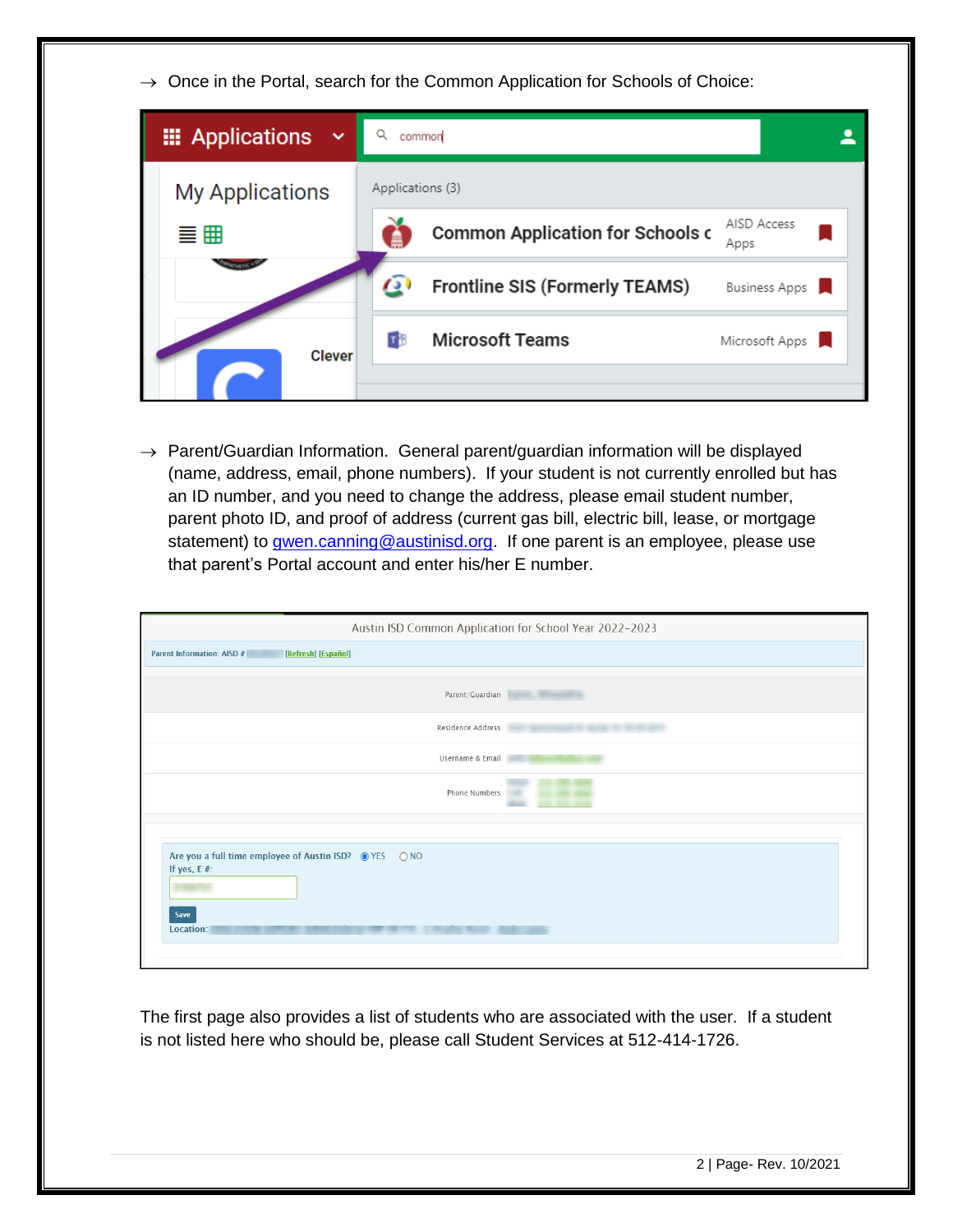$\rightarrow$  The rest of the page is the Program Application Dashboard. The user can monitor what steps have been completed and what is outstanding. Please see timeline on the last page.

In this example, the family has decided to apply to five programs. Since the student is not currently enrolled, the family can upload current report cards, test scores, and current proof of address. Two recommendation forms have been sent out but have not yet been completed (not required for elementary). The last column will display acceptance decisions by the programs and ultimately allow the family to make a final selection. An email will be sent at each step of the process.

|                                                                 |                                                           | <b>Program Application Dashboard</b> |                                                          |                |                  |               |                                    |        |
|-----------------------------------------------------------------|-----------------------------------------------------------|--------------------------------------|----------------------------------------------------------|----------------|------------------|---------------|------------------------------------|--------|
| <b>Student/Common Application</b>                               | Programs selected by family                               |                                      | <b>Teacher Recommendation and Upload</b><br><b>Files</b> |                |                  | <b>Choice</b> | <b>Program Decision and Family</b> |        |
|                                                                 | Program                                                   | <b>Date</b>                          | <b>Teacher Email Address</b>                             |                | <b>Completed</b> | Program       | <b>Decision</b>                    | Family |
| AISD $#$                                                        | <b>Northeast Early</b>                                    | 09/30/2021<br>04:54 PM               |                                                          |                | Waiting          |               |                                    | Choice |
| College High<br>Grade:<br><b>School (006)</b><br>Date of Birth: |                                                           |                                      |                                                          |                | Waiting          |               |                                    |        |
| Data Source:                                                    | <b>LBJ</b> Fire<br>Academy                                | 10/01/2021<br>02:11 PM               | <b>Upload Name</b>                                       | File           |                  |               |                                    |        |
| <b>View/Submit Programs</b>                                     | (0143)                                                    |                                      | <b>Report Card</b>                                       | <b>Missing</b> |                  |               |                                    |        |
| Grade Applied: 09                                               | <b>Akins Real</b><br><b>Estate (0172)</b>                 | 10/01/2021<br>02:14 PM               | <b>Test Scores</b>                                       | <b>Missing</b> |                  |               |                                    |        |
|                                                                 | <b>Akins</b><br>Tomorrow's                                | 10/01/2021<br>02:14 PM               | Proof of<br><b>Address</b>                               | <b>Missing</b> |                  |               |                                    |        |
|                                                                 | <b>Teachers</b><br>(0173)                                 |                                      |                                                          |                |                  |               |                                    |        |
|                                                                 | Anderson<br>Career Launch<br><b>Engineering</b><br>(0092) | 10/01/2021<br>02:14 PM               |                                                          |                |                  |               |                                    |        |

 $\rightarrow$  Program selection. Click on View/Submit Programs.

| <b>Program Application Dashboard</b> |                                                                  |                        |                                                          |                |                  |               |                                    |               |
|--------------------------------------|------------------------------------------------------------------|------------------------|----------------------------------------------------------|----------------|------------------|---------------|------------------------------------|---------------|
| <b>Student/Common Application</b>    | Programs selected by family                                      |                        | <b>Teacher Recommendation and Upload</b><br><b>Files</b> |                |                  | <b>Choice</b> | <b>Program Decision and Family</b> |               |
|                                      | Program                                                          | <b>Date</b>            | <b>Teacher Email Address</b>                             |                | <b>Completed</b> | Program       | <b>Decision</b>                    | <b>Family</b> |
| AISD $#$ :                           | <b>Northeast Early</b>                                           | 09/30/2021<br>04:54 PM |                                                          |                | Waiting          |               |                                    | Choice        |
| Date of Birth:                       | College High<br>Grade <sup>-</sup><br><b>School (006)</b>        |                        |                                                          |                | Waiting          |               |                                    |               |
| Data Source:                         | <b>LBI Fire</b><br>Academy                                       | 10/01/2021<br>02:11 PM | <b>Upload Name</b>                                       | File           |                  |               |                                    |               |
| <b>View/Submit Programs</b>          | (0143)                                                           |                        | <b>Report Card</b>                                       | <b>Missing</b> |                  |               |                                    |               |
| Grade Applied: 09                    | <b>Hins Real</b><br><b>Estate</b> to                             | 10/01/2021<br>02:14 PM | <b>Test Scores</b>                                       | <b>Missing</b> |                  |               |                                    |               |
|                                      | <b>Akins</b>                                                     | 10/017                 | Proof of<br><b>Address</b>                               | <b>Missing</b> |                  |               |                                    |               |
|                                      | Tomorrow's<br><b>Teachers</b><br>(0173)                          | 02:14 PM               |                                                          |                |                  |               |                                    |               |
|                                      | Anderson<br><b>Career Launch</b><br><b>Engineering</b><br>(0092) | 10/01/2021<br>02:14 PM |                                                          |                |                  |               |                                    |               |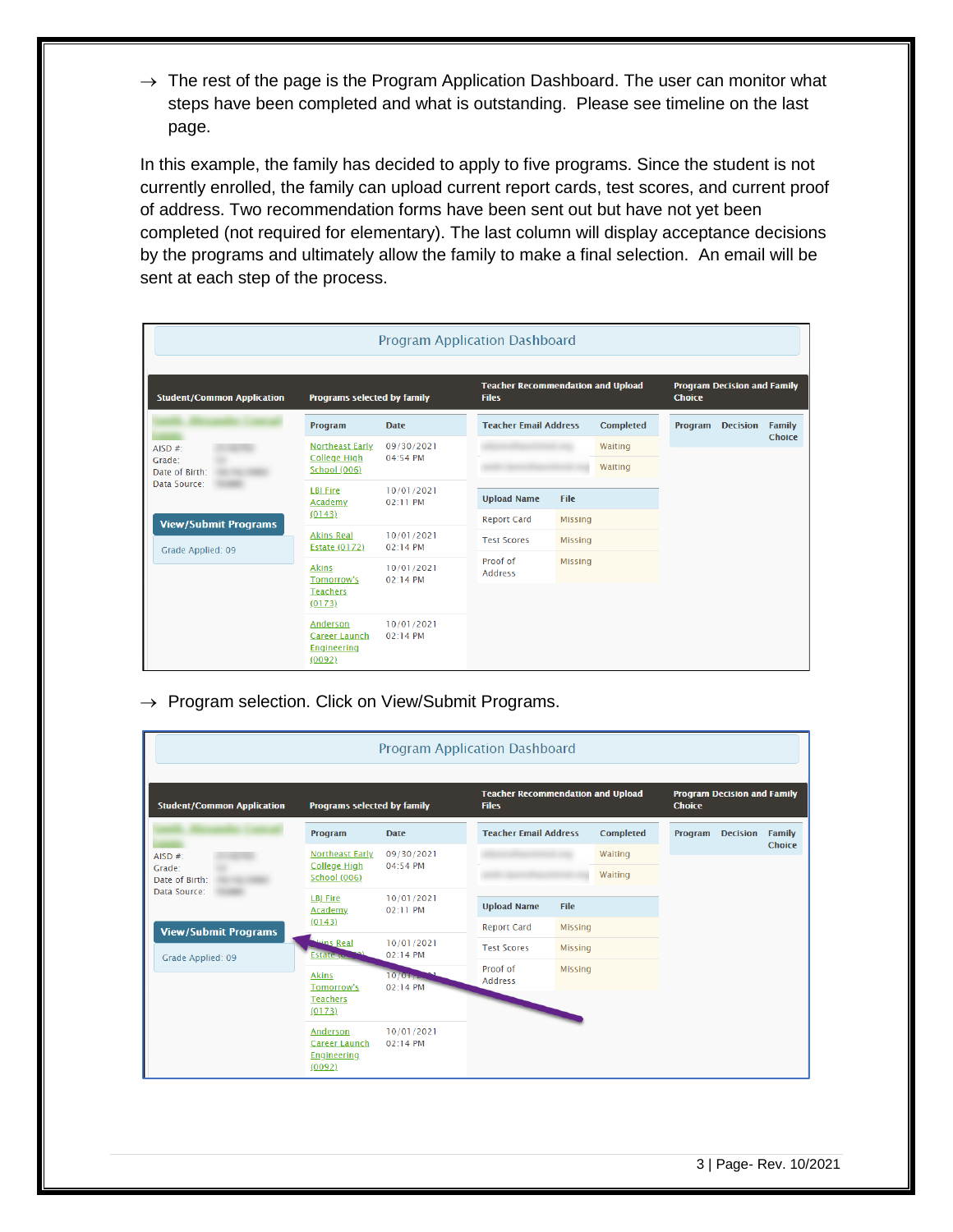You will be taken to a new page where you can verify grade. A list of all the programs available to your student will be displayed. Please check which program(s) your student is interested in (the full list is on page 6). A website for each program is provided.

If there are other requirements for the program, program staff will reach out to you.

Upload documents. If your student is not currently enrolled, you will be able to upload current report cards and test scores. If you cannot, please call Gwen Canning at 512- 414-2152. This is not needed if your student is currently enrolled.

|                                                                                                                                 | Upload Files if new or not currently enrolled in Austin ISD |
|---------------------------------------------------------------------------------------------------------------------------------|-------------------------------------------------------------|
| <b>Report Card</b><br>Choose File   No file chosen                                                                              | <b>Test Scores</b><br>Choose File   No file chosen          |
| Proof of Address - Please upload current gas bill, electric bill, lease, or mortgage statement.<br>Choose File   No file chosen |                                                             |

 $\rightarrow$  Teacher recommendations (middle and high school only). On the same page, the user can submit up to three teacher recommendations. The emails can be for AISD teachers or non-AISD teachers. The date the recommendations are sent and the date they are completed will be displayed on the dashboard. You can also select "resend email" if necessary.

| <b>Teacher Recommendation Request</b><br>Enter the email address for each teacher you wish to submit a recommendation for your child.          |  |  |
|------------------------------------------------------------------------------------------------------------------------------------------------|--|--|
| English or Social Studies Teacher Email Address andri.lyons@austinisd.org<br><b>Recommendation Sent Date 09/14/2021</b><br><b>Resend Email</b> |  |  |
| Math or Science Teacher Email Address ailyons@austinisd.org<br><b>Recommendation Sent Date 09/14/2021</b><br><b>Resend Email</b>               |  |  |
| Fine Arts Teacher Email Address (Required for McCallum, Lamar and Covington Fine Arts only)                                                    |  |  |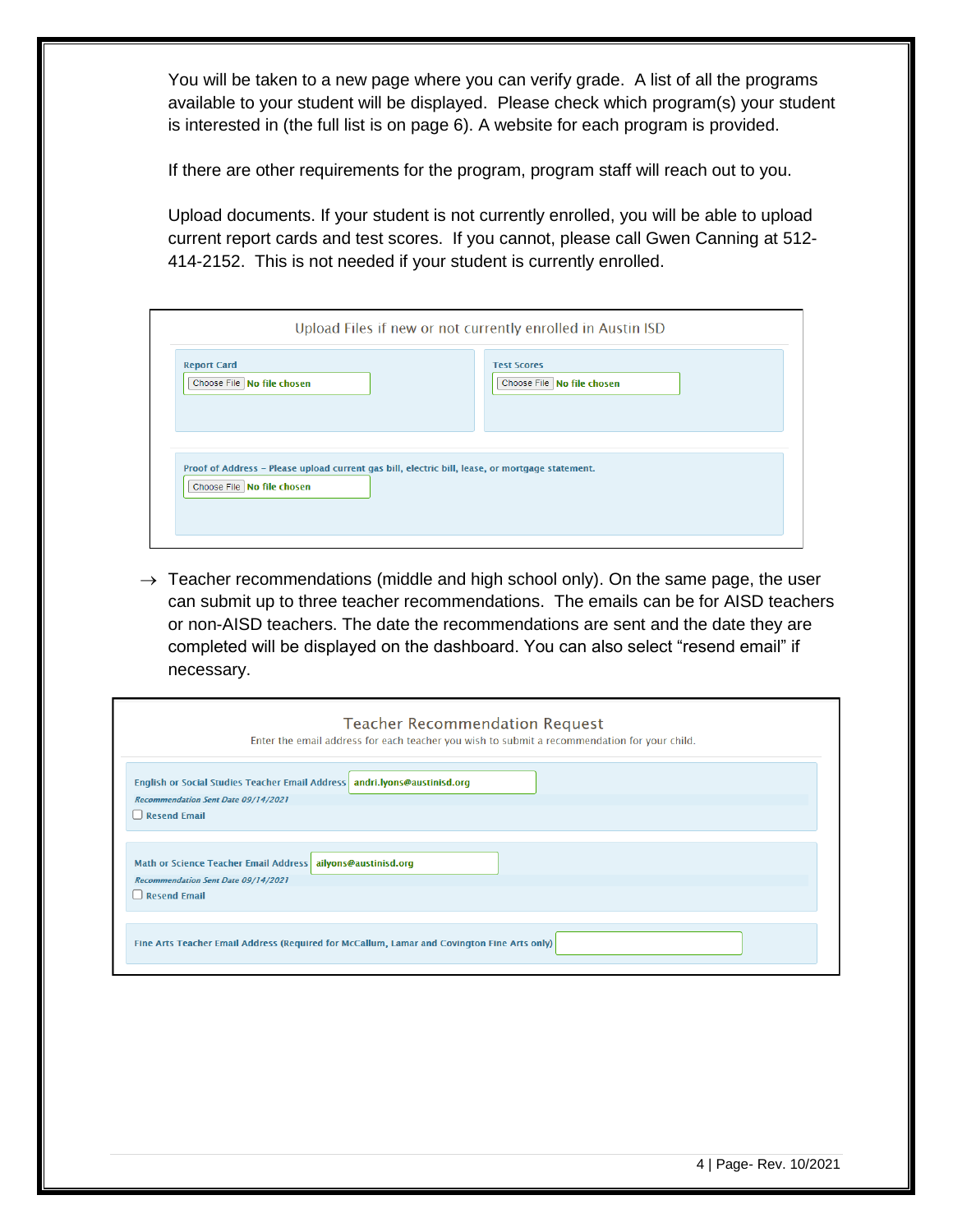$\rightarrow$  Information release. At the bottom of the page, the user can give permission for the program to pull information about the student, as available.

| I give my permission to release my child's information (grades, assessments, demographics, attendance, etc.) to the school(s) checked above. |                          |  |
|----------------------------------------------------------------------------------------------------------------------------------------------|--------------------------|--|
| Each teacher selected will be notified that you wish to have them make a recommendation for your student.                                    |                          |  |
|                                                                                                                                              | <b>Save &amp; Submit</b> |  |

 $\rightarrow$  Save and submit. This will return the user to the dashboard.

| I give my permission to release my child's information (grades, assessments, demographics, attendance, etc.) to the school(s) checked above. |
|----------------------------------------------------------------------------------------------------------------------------------------------|
| Each teacher selected will be notified that you wish to have them make a recommendation for your student.                                    |
| Save & Submit                                                                                                                                |

Thank you.